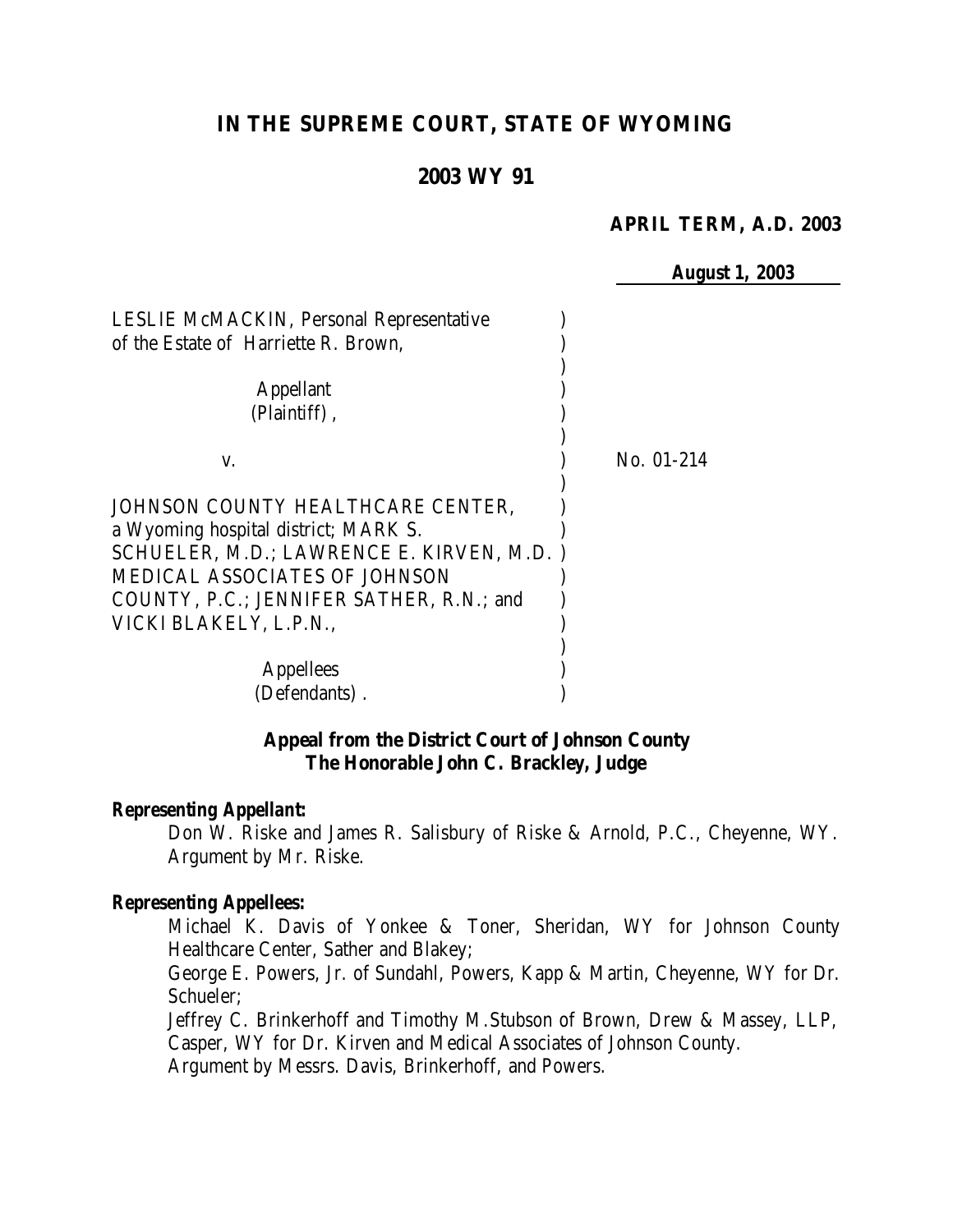**Before HILL, C.J., and GOLDEN, LEHMAN\*, KITE, and VOIGT, JJ.**

**HILL, C.J., delivered the opinion of the Court; LEHMAN, J., filed a dissenting opinion.**

\*Chief Justice at time of oral argument.

*NOTICE: This opinion is subject to formal revision before publication in Pacific Reporter Third. Readers are requested to notify the Clerk of the Supreme Court, Supreme Court Building, Cheyenne, Wyoming 82002, of any typographical or other formal errors so that correction may be made before final publication in the permanent volume.*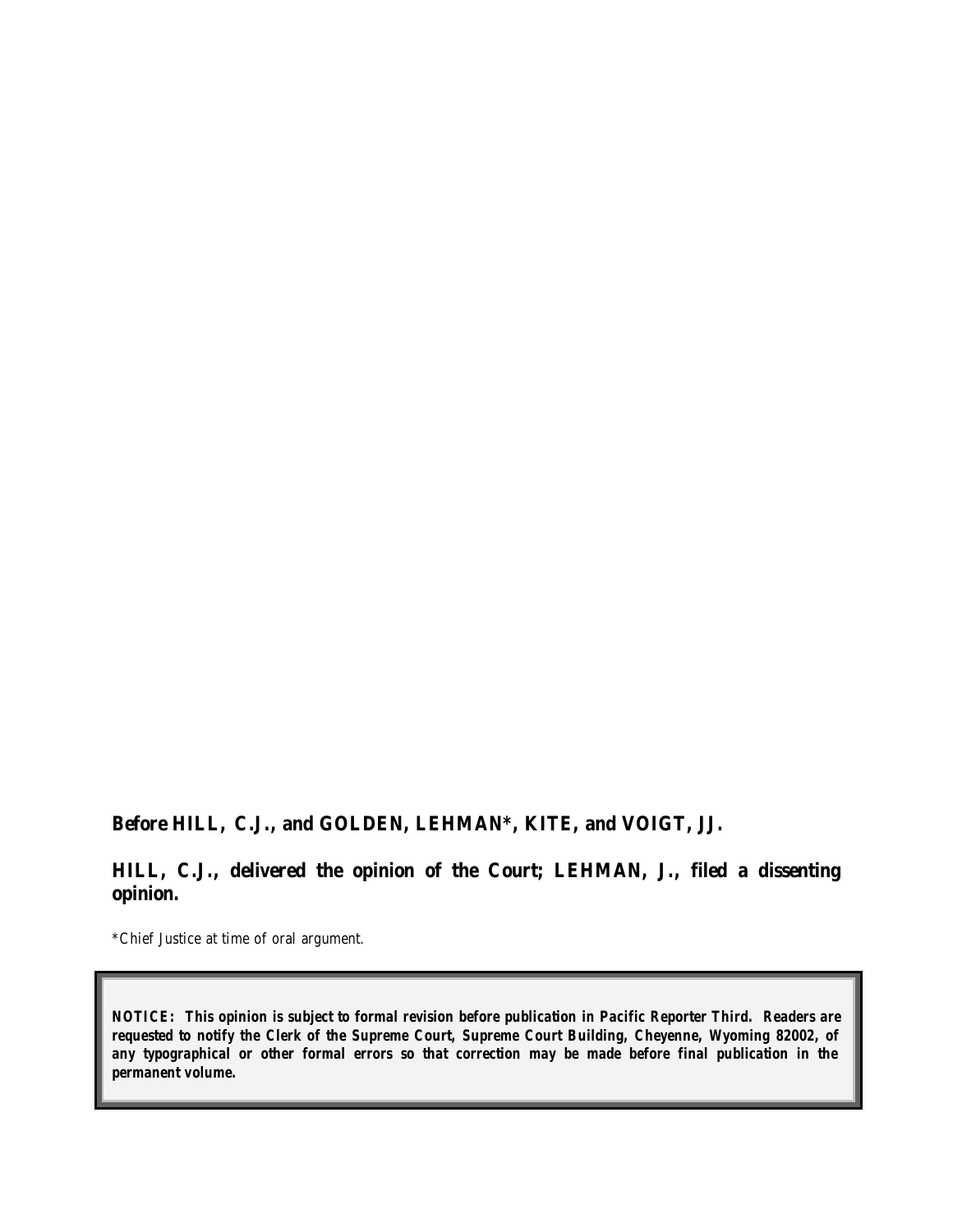## **HILL, Chief Justice.**

[¶1] Appellant, Leslie McMackin (McMackin), seeks review of the district court's order granting summary judgment to Appellees, Johnson County Healthcare Center (JCHC), Jennifer Sather, R.N. (Nurse Sather), Vicki Blakely, L.P.N. (Nurse Blakely), Mark S. Schueler, M.D. (Dr. Schueler), Lawrence E. Kirven, M.D. (Dr. Kirven), and Medical Associates of Johnson County, P.C. (MAJC). McMackin is the daughter of, and personal representative for the estate of, Harriette R. Brown (Brown), and she prosecuted these wrongful death and medical malpractice actions against the Appellees after her mother's death. Brown died of a stroke, and it is McMackin's contention that the Appellees were negligent in their treatment of Brown. The district court held that there was no genuine issue of material fact with respect to the "causation" prong of the elements necessary to constitute a medical malpractice claim and, on that basis, granted summary judgment for the Appellees.

[¶2] We will reverse on the basis that McMackin's malpractice claims fall under the "loss of chance" doctrine and the facts alleged in her complaint and contained in her evidentiary submissions opposing the Appellees' summary judgment motions satisfy the causation element, at least for purposes of summary judgment, *i.e.*, those facts structure a genuine issue of material fact. The matter will be remanded to the district court for further proceedings consistent with this opinion.

## **ISSUES**

[¶3] McMackin articulates these issues:

I. Whether the district court erred in granting the defendants' motions for summary judgment.

1A. Whether appellees met the standards of establishing a prima facie case for summary judgment.

1B. Whether the district court erred in ruling that appellees had established a prima facie case by demonstrating that appellant had failed to show that any treatment would have altered or made any difference in the outcome for Harriette Brown.

JCHC, Nurse Sather, and Nurse Blakely rephrase the issue to be:

Did the trial court err in granting the Appellees' motions for summary judgment when Appellant could not raise a genuine issue of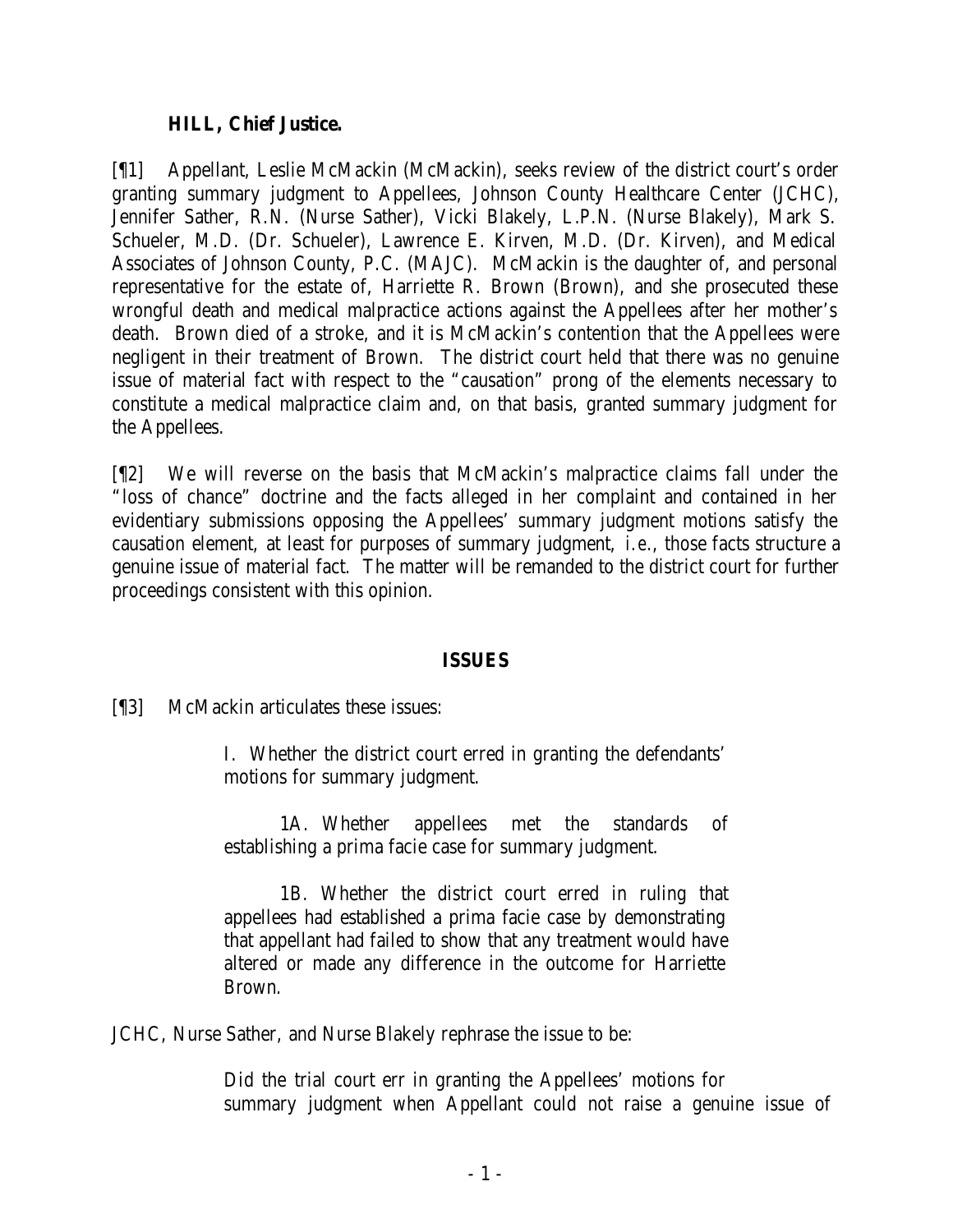material fact as to whether or not any medical intervention would more probably than not have prevented the death of her mother?

Dr. Schueler states the issue on appeal as:

Whether the District Court properly granted summary judgment in a wrongful death case when the plaintiff failed to respond to the Defendants['] Motions for Summary Judgment with evidence which demonstrated that a genuine issue of material fact remained on the issue of causation.

Dr. Kirven and MAJC state the issues as:

A. Whether summary judgment should be affirmed because Appellant failed to present admissible evidence that the failure to treat transient ischemic attacks caused the cerebral hemorrhage and death?

B. Whether summary judgment for Appellee Kirven was appropriate on the additional grounds that Dr. Kirven's limited involvement caused no damages as admitted by Appellant's expert?

# **FACTS**

[¶4] In her amended complaint, McMackin averred that Brown was a resident at the Amie Holt Care Center in Buffalo from 1990 until her death on March 21, 1999. The Amie Holt Care Center is a part of JCHC. Nurse Sather and Nurse Blakely were employed at JCHC and provided care to Brown at various times pertinent to this matter.

[¶5] In July of 1998, Brown began exhibiting symptoms of transient ischemic attacks (TIA's, also referred to as ministrokes), during which she would be confused and unable to verbalize. These symptoms were noted many times on Brown's chart and they continued to occur at irregular intervals after July of 1998. It is alleged that the Appellees took no action to refer Brown for a neurological workup, test her for causes of the TIA's, further diagnose, or prescribe meaningful treatment for her condition.

[¶6] At some time prior to 9:00 p.m., on March 7, 1999, a JCHC employee discovered that Brown was having difficulty talking and was crying. This was reported to Nurse Sather, who examined Brown and noted in her chart that Brown's speech was slurred, that she was crying and suffering anxiety, had slight facial drooping on the left side, and her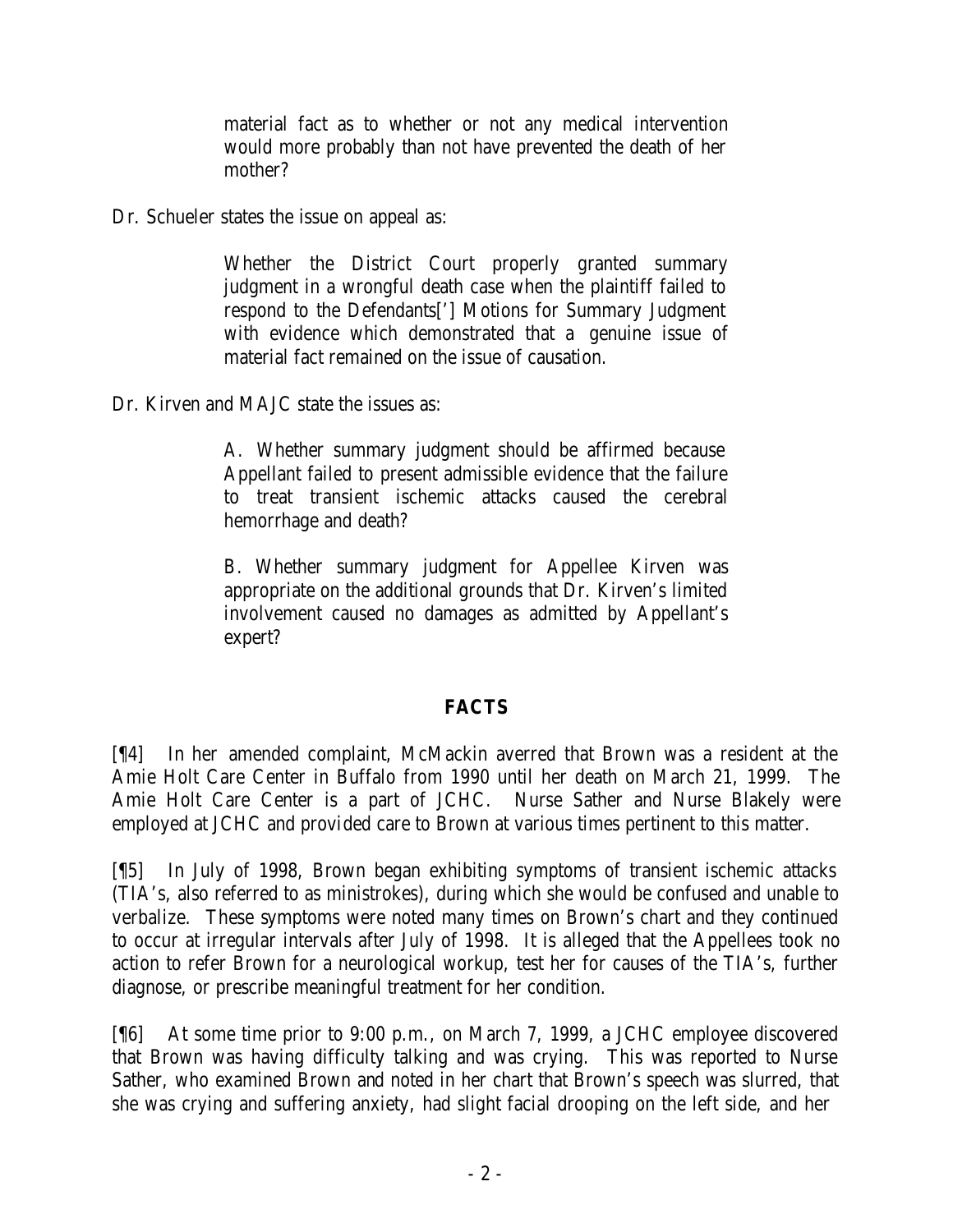left eye was closed. McMackin contends that there should have been an immediate medical response to her mother's condition, but there was not. Nurse Sather examined Brown periodically between 11:00 p.m., on March 7, 1999, and 4:30 a.m. the following day, but took no action until 4:30 a.m., at which time she called Dr. Kirven who advised Nurse Sather to wait for Brown's treating physician, Dr. Schueler. At 8:00 a.m. on March 8, 1999, Nurse Blakely examined Brown and noted the symptoms which had persisted throughout the night. Nurse Blakely called Dr. Schueler and noted on Brown's chart that the doctor would be there in about 30 minutes. At about 9:00 a.m. on March  $8<sup>th</sup>$ , Dr. Schueler examined Brown and diagnosed a cerebrovascular accident (stroke) and arranged for her to be transferred to the hospital. Brown did not recover from the stroke, and she died on March 21, 1999, as a consequence of it.

[¶7] All Appellees filed motions for summary judgment. The record is voluminous; however, the basis for the grant of summary judgment is narrowly focused. The district court's order granting the motions for summary judgment contains these conclusions:

> 1. In a medical malpractice case, a plaintiff is required to prove through competent evidence that it is more likely than not that the defendant's negligence caused the plaintiff's injury. *Mize v. North Big Horn Hosp. Dist.*, 931 P.2d 229, 233 (Wyo. 1997). Summary judgment is appropriate if the plaintiff cannot establish causation. *Id*.

> 2. The defendants have presented a prima facie case for Summary Judgment irrespective of the Affidavit of Richard L. Hughes, M.D., by demonstrating plaintiff's failure to show that any treatment would have altered the outcome for Harriette Brown.

> 3. The Court also finds that the plaintiff has failed to present competent evidence that any treatment would more likely than not have prevented the hemorrhagic stroke or made a difference in Mrs. Brown's prognosis or outcome.

> 4. The plaintiff has failed to present competent evidence that the alleged negligence of any of the defendants was a cause of the death of Harriette Brown.

> 5. No genuine issue of material fact remains on the issue of causation, and all defendants are entitled to judgment as a matter of law.

We will utilize other facts in the context of our discussion of the issues.

# **STANDARD OF REVIEW**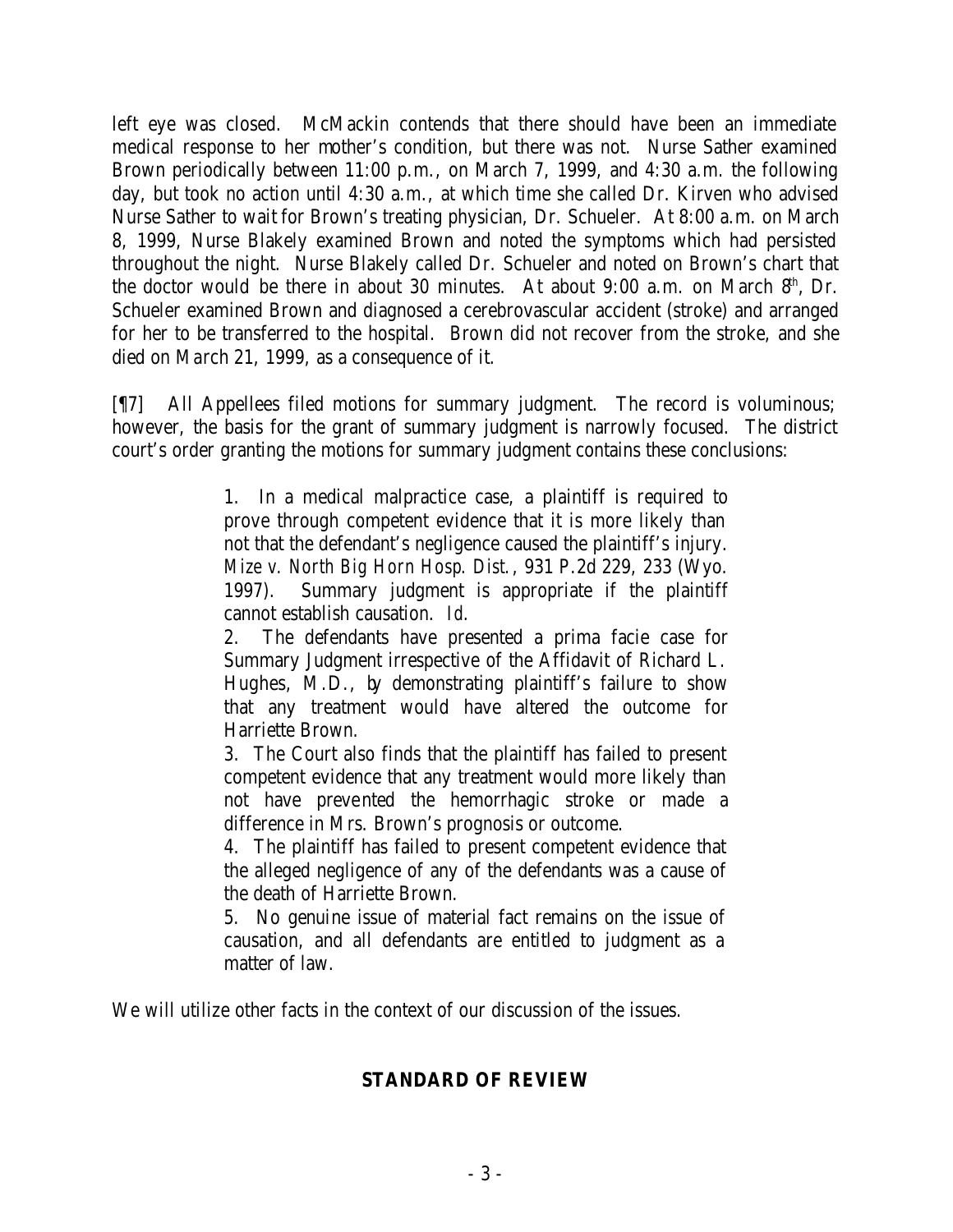[¶8] When we review a summary judgment, we have before us the same materials as did the district court, and we follow the same standards which applied to the proceedings below. The propriety of granting a motion for summary judgment depends upon the correctness of the dual findings that there is no genuine issue as to any material fact and that the prevailing party is entitled to judgment as a matter of law. *Reed v. Miles Land and Livestock Company*, 2001 WY 16, ¶9, 18 P.3d 1161, ¶9 (Wyo. 2001). A genuine issue of material fact exists when a disputed fact, if proven, would have the effect of establishing or refuting an essential element of an asserted cause of action or defense. We, of course, examine the record from a vantage point most favorable to that party who opposed the motion, affording to that party the benefit of all favorable inferences that fairly may be drawn from the record. *Central Wyoming Medical Laboratory, LLC v. Medical Testing Lab, Inc.*, 2002 WY 47, ¶15, 43 P.3d 121, ¶15 (Wyo. 2002); *Scherer Construction, LLC v. Hedquist Construction, Inc.*, 2001 WY 23, ¶15, 18 P.3d 645, ¶15 (Wyo. 2001). If the evidence leads to conflicting interpretations or if reasonable minds might differ, summary judgment is improper. *Wyoming Game and Fish Commission v. Mills Company*, 701 P.2d 819, 821 (Wyo. 1985).

[¶9] That standard of review is refined somewhat when applied to a negligence action and, in particular, a malpractice case:

> Summary judgment is not favored in a negligence action and is, therefore, subject to more exacting scrutiny. *Woodard v. Cook Ford Sales, Inc.*, 927 P.2d 1168, 1169 (Wyo.1996). This is particularly true in malpractice suits. *DeHerrera v. Memorial Hospital of Carbon County*, 590 P.2d 1342, 1345 (Wyo.1979) (*quoting Holl v. Talcott*, 191 So.2d 40, 46 (Fla.1966)). We have, however, affirmed summary judgment in negligence cases where the record failed to establish the existence of a genuine issue of material fact. *See Krier v. Safeway Stores 46, Inc.*, 943 P.2d 405 (Wyo.1997) (failure to establish duty); *Popejoy v. Steinle*, 820 P.2d 545 (Wyo.1991) (failure of proof of underlying claim of a joint venture); *MacKrell v. Bell H2S Safety*, 795 P.2d 776 (Wyo.1990) (failure of proof of defendant's duty); *DeWald v. State*, 719 P.2d 643 (Wyo.1986) (cause element was pure speculation); and *Fiedler v. Steger*, 713 P.2d 773 (Wyo.1986) (failure to establish cause in a medical malpractice action).

*Garnett v. Coyle*, 2001 WY 94, ¶6, 33 P.3d 114, ¶6 (Wyo. 2001).

[¶10] "The relative infrequency of decisions involving summary judgment in malpractice cases may exemplify the wide gulf between the ease of articulating the theory of summary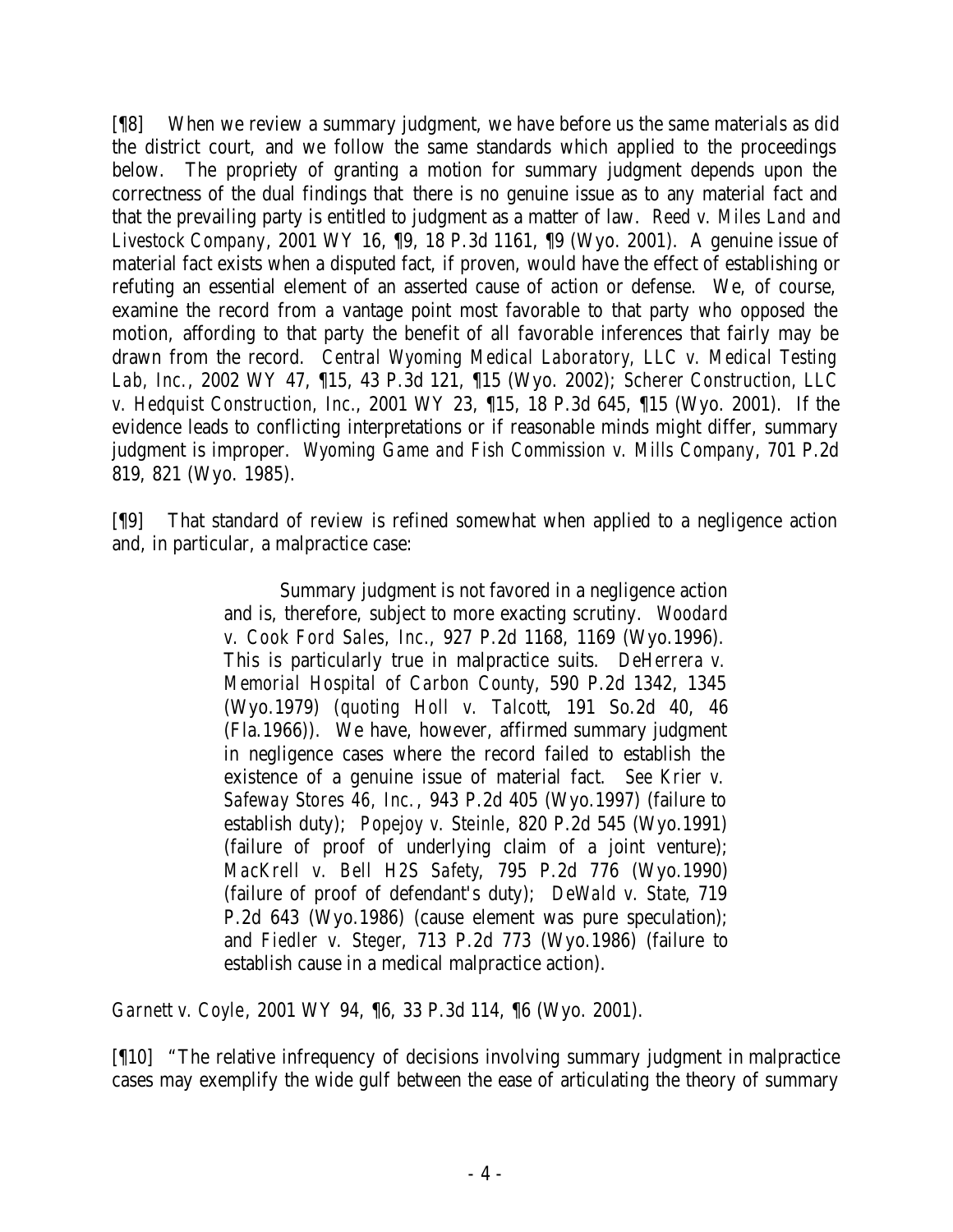judgment, and the difficulty of deciding particular cases." 1 David W. Louisell and Harold Williams, *Medical Malpractice,* ¶12.06 at 12-35 (2002):

> Although the malpractice case appropriate for summary judgment on such issues as negligence or causation may be relatively rare, there are occasions where this device is an ideal remedy for the defense attorney for segregating a particular defense, e.g., that of the statute of limitations, from the case as a whole, and permitting its determination more or less in isolation, apart from the psychology of the trial itself. A motion for summary judgment appropriately timed, supported by carefully marshaled evidence, persuasively presented in a well documented fashion, can be a powerful weapon for defendant.

*Id*., at 12-35.

[¶11] In order to defeat a motion for summary judgment in a medical malpractice action, the plaintiff must establish: (1) the accepted standard of medical care or practice, (2) that the health care provider departed from that standard, (3) that the conduct was the legal cause of the injuries suffered, and, of course, (4) that the plaintiff was damaged by the conduct. *Oakden v. Roland*, 988 P.2d 1057, 1059 (Wyo. 1999); *Sayer v. Williams*, 962 P.2d 165, 167-68 (Wyo. 1998); *Fiedler v. Steger*, 713 P.2d 773, 775 (Wyo. 1986). In this case, it is not disputed that summary judgment was inappropriate vis-à-vis the standard of care, the departure from that standard, or that McMackin suffered damage. The focus of this appeal is solely on the issue of causation.

# **DISCUSSION**

[¶12] As noted in the fact section of this opinion, the primary contention made by McMackin is that the Appellees did not respond in a manner consistent with the applicable standard of care in treating the TIA's that Brown experienced, *i.e.*, they did not refer her to a specialist (neurologist) for a work-up or otherwise attempt to employ available treatments. Further, it is claimed that these omissions were the cause of Brown's "loss of a chance" to avoid the onset of the stroke. Secondarily, McMackin contends that once Brown presented with symptoms of a cerebral hemorrhage, Appellees failed to take any action to address that condition, and those omissions were the cause of Brown's "loss of a chance" to survive the stroke. The following material helps to provide a superficial explanation of Brown's condition and provides background for our discussion:

[¶13] **Ischemia**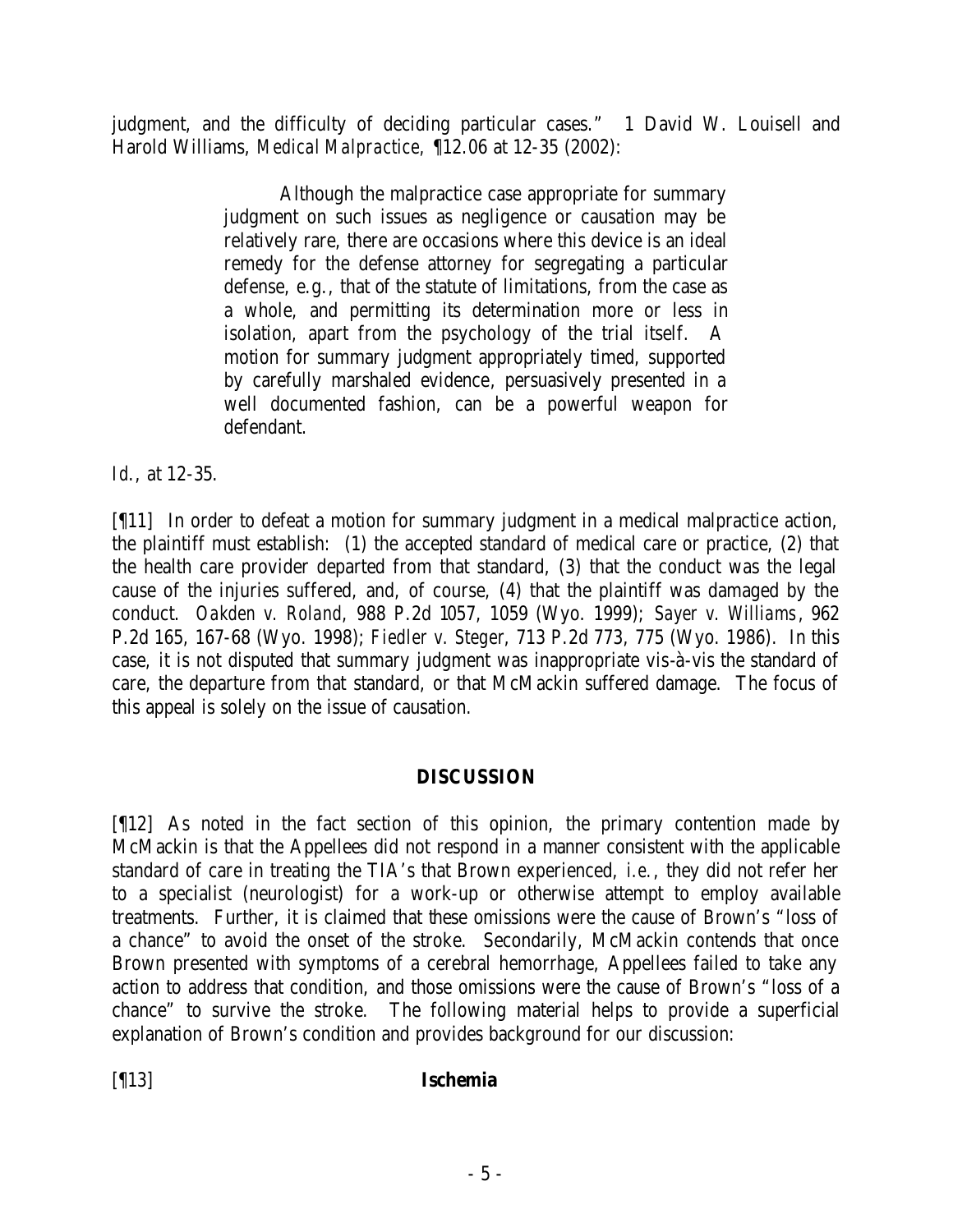The greater number of strokes are ischemic in nature, (e.g., due to a lack of blood rather than hemorrhage). While very serious, ischemic strokes are not associated with the high mortality rates seen with hemorrhage. Perhaps as many as half of all ischemic strokes are preceded by one or more episodes known as "transient ischemic attacks" (TIA). These consist of a typical stroke syndrome (sudden onset of localized brain dysfunction) [and] subside in minutes or hours. While strokes occur without prior TIA's, and TIA's occur without strokes, there is a high correlation between the two, and TIA's are usually regarded as a stroke "early warning system."

The exact mechanisms of TIA's are not entirely understood. There may be many mechanisms, but a microembolism is often implicated. In the past, these episodes have been thought due to vascular spasm, and they are sometimes referred to as "little strokes." Most statistical studies have shown that about one-third of patients with TIA will have a permanent stroke, usually within a matter of months. Because of this, these attacks are usually regarded as a grave warning. Such patients often are given an intense medical investigation, to provide the most effective treatment available, hoping to prevent a subsequent stroke. As with hemorrhage, little can be done once an ischemic stroke occurs. The stroke results in the death of some brain tissue, which heals with a scar. The scar, of course, is not functional brain tissue, and while such patients usually survive the attack, a residual neurological deficit is the rule. The recovery of function typical of strokes appears to result when uninvolved parts of the brain learn to perform the lost functions.

Ideally, then, treatment is most effective before the permanent stroke occurs. Rational treatment can be based only on an accurate diagnosis – hence the intensive investigation of patients with TIA. Consideration is usually given to: (1) predisposing factors, (2) status of the blood vessels themselves, (3) factors that may precipitate ischemia, and (4) disorders that may masquerade as ischemic events.

5A Lawyers' Medical Cyclopedia of Personal Injuries and Allied Specialties, § 34.27a(E) (Ischemia), at 265-66, Richard M. Patterson, Editor  $(4<sup>th</sup>$  ed. 1997).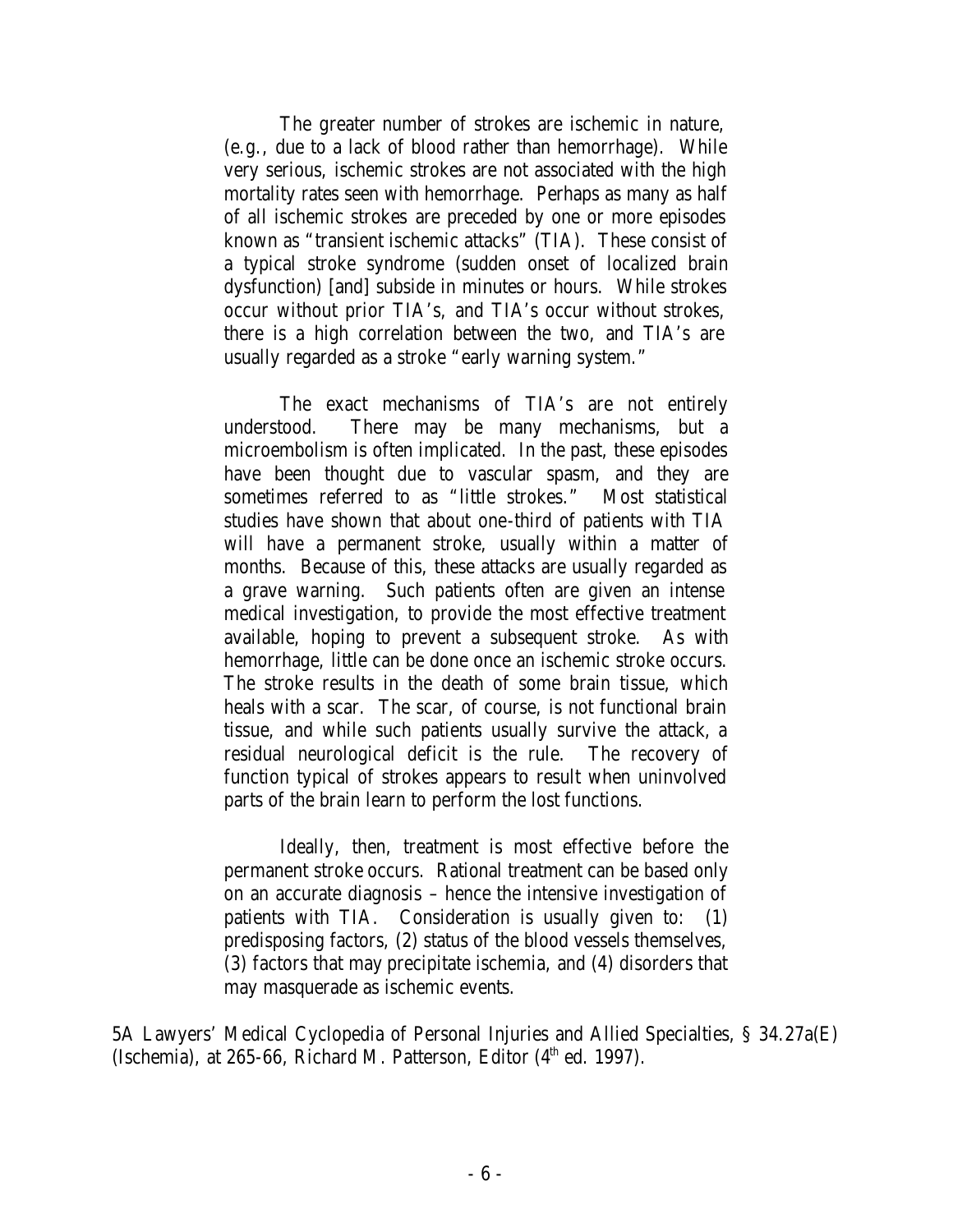[¶14] Susan Cutchall, M.D., was retained by McMackin to be an expert witness. It was her opinion that the TIA's suffered by McMackin should have been aggressively treated, that lack of treatment was a direct cause of the debilitating stroke, and that it was possible that more aggressive action immediately following the discovery that Brown had suffered a stroke could have ameliorated Brown's condition. Another expert employed by McMackin agreed with Dr. Cutchall's assessment. Dr. Cutchall specifically challenged the findings made by the Appellees' expert, Dr. Hughes, to the effect that Brown's condition could not have been diagnosed before her death, and that there was no treatment that could have prevented the hemorrhage or altered the outcome for Brown.

[¶15] McMackin contends that the district court shifted the usual summary judgment burden to her – to come forward with expert testimony to establish causation – rather than placing it on Appellees to come forward with evidence establishing the lack of causation. *See Metzger v. Kalke*, 709 P.2d 414, 420-23 (Wyo. 1985). We agree with McMackin that there are genuine issues of material fact and that Appellees were not entitled to judgment as a matter of law. Our reasoning, however, is founded in a doctrine known as "loss of chance." "Loss of chance" cases typically turn on causation:

> Generally, to prevail on a claim that the physician's failure to evaluate and treat a patient caused the patient to lose the chance for survival, the plaintiff must show the following:

> > (1) The patient has in fact been deprived of the chance for successful treatment; and

> > (2) The decreased chance for successful treatment more

likely than not resulted from the physician's negligence. Under this analysis, the causal connection between the defendant's omission and the decedent's stroke can be established if the defendant's omissions increased the risk of the harm suffered by the plaintiff.

1 Louisell & Williams, *Medical Malpractice, supra,* ¶8.07[2] at 8-94; ¶9.04[4] at 9-22 - 27; *Clementi v. Procacci*, 762 A.2d 1086, 1091-92 (Pa.Super. 2000); 1 Barry R. Furrow, Thomas L. Greaney, Sandra H. Johnson, Timothy Stoltzfus Jost, Robert L. Schwartz, *Health Law* § 6-7b. at 308-12 (2<sup>nd</sup> ed. 2000).

[¶16] In such cases, the "causation" element does not require that it be shown that the patient was certain to have recovered or improved with sound medical care, and it has often been said that the plaintiff may sustain the burden of establishing proximate causation with evidence that the patient could have been helped by proper treatment. John D. Hodson, Annotation, *Medical Malpractice: "Loss of Chance" Causality*, 54 A.L.R. 4<sup>th</sup> 10 at 18 (1987 and Supp. 2002); *Boryla v. Pash*, 960 P.2d 123 (Colo. 1998). J. Stephen Phillips, *The "Lost Chance" Theory of Recovery*, The Colorado Lawyer, Vol. 27, No. 11, at 85 (November 1998); Kevin Joseph Willging, Case Note, "*Falcon v. Memorial*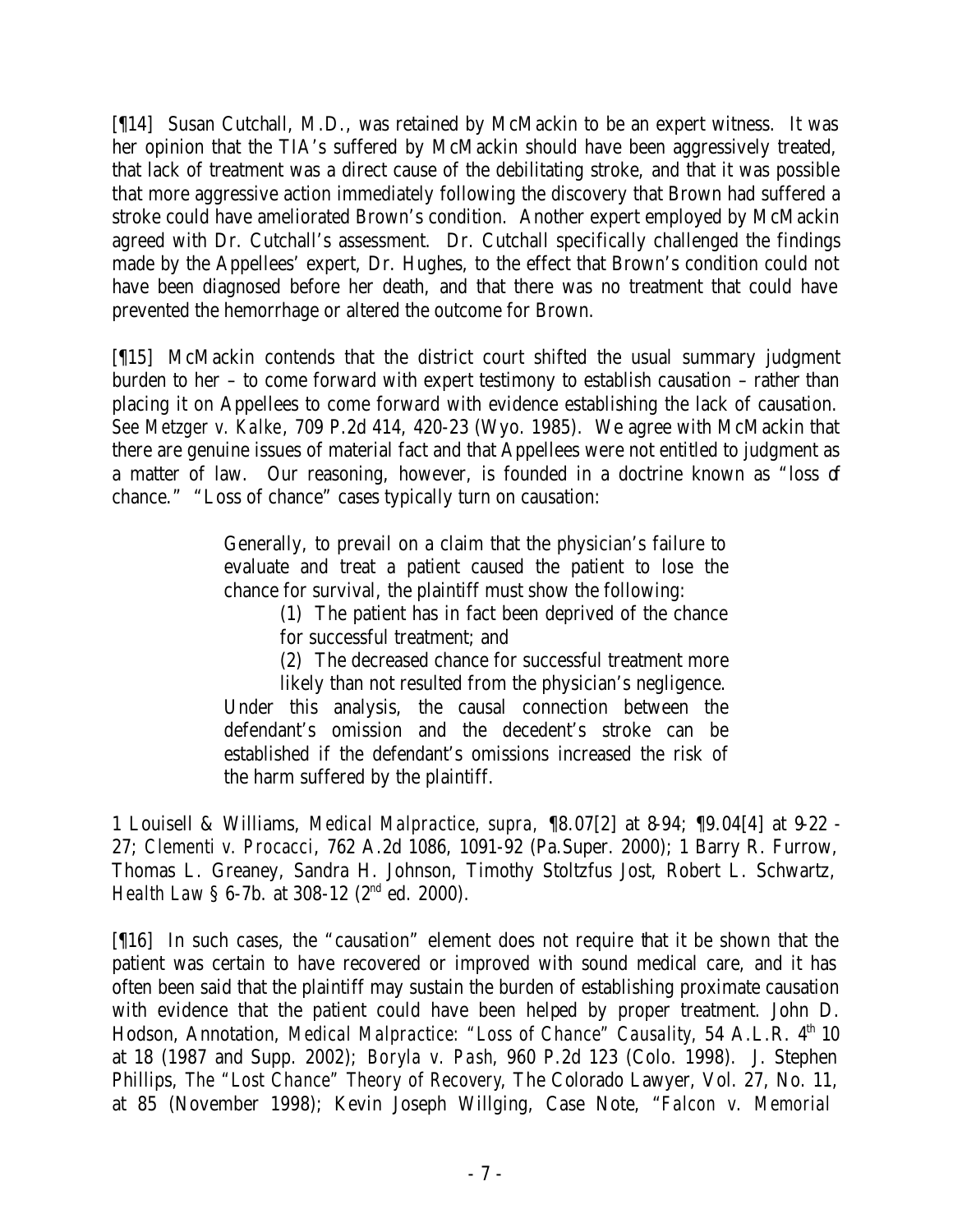*Hospital*: A Rational Approach to Loss-of-Chance Tort Actions," 9 Journal of Contemporary Health Law and Policy 545 (1993); *Alberts v. Schultz*, 1999-NMSC-15, ¶¶10-33, 975 P.2d 1279, ¶¶10-33 (N.M. 1999).

> Where a physician is negligent in diagnosing a disease, and the resulting delay reduces the plaintiff's chances of survival (even though the chance of survival was below fifty percent before the missed diagnosis), a strong argument can be made that the physician should be responsible for the value of the chance that the plaintiff lost, so long as the initial act of the physician was itself negligent. First, the loss of an improved chance of survival or improvement in condition, even if the original odds were less than fifty percent, is an opportunity lost due to negligence. Much treatment of diseases is aimed at extending life for brief periods and improving its quality rather than curing the underlying disease. Much of the American health care dollar is spent on such treatments, aimed at improving the odds. In the words of the Delaware Supreme Court, "[i]t is unjust not to remedy such a loss." Second, immunizing whole areas of medical practice from liability by requiring proof by more than fifty percent that the negligence caused the injury fails to deter negligence conduct. As Judge Posner wrote in DePass v. U.S., "A tortfeasor should not get off scot free because instead of killing his victim outright he inflicts an injury that is likely though not certain to shorten the victim's life."

> Courts have wrestled with the concept of loss of a chance or increased risk over the past twenty years, adopting one of several approaches to the problem. First, the traditionalists have refused to budge in considering loss chances below fifty percent. A minority of jurisdictions either expressly reject the loss of chance theory or have simply continued to adhere to the traditional strict causation standard. Their justifications include a fear that the jury is forced to speculate as to the causes of plaintiff's ultimate injury, with only disputed expert probabilities to guide them; that the jury will be misled and impressed by the probabilistic evidence; and that in many cases statistical evidence will be either unavailable or based on inadequate evidence.

A second approach is the "pure" lost chance approach, also called the "increased risk" or "relaxed causation" approach by some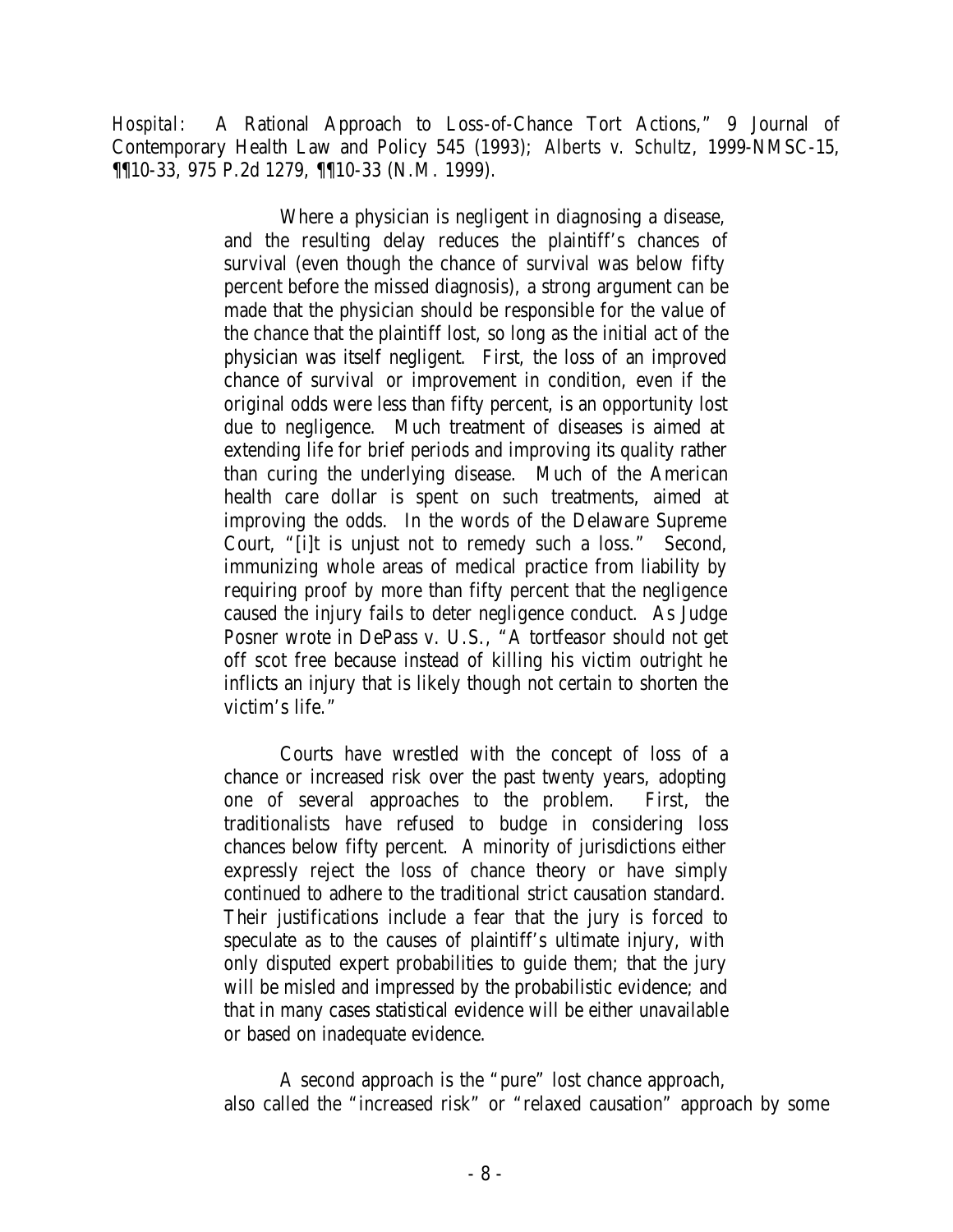courts. If a plaintiff can prove that the defendant's negligence decreased the plaintiff's chance, no matter how slight, he can recover full damages from the trier of fact. Some courts have recognized the theory by classifying the destruction or reduction of a chance for recovery as an independent, compensable harm. These courts concentrate on the causal relationship between the negligent conduct and the statistical loss or reduction in the patient's chances for recovery. They apply the traditional evidentiary standard to this new kind of compensable interest. Most courts have relaxed one of the two traditional legal standards for a prima facie case of causation. Some have employed a standard which allows a plaintiff to meet his burden by proving that the defendant's negligence eliminated a substantial possibility of recovery or survival. Other courts have held that a plaintiff has met his burden by showing that the defendant's negligence increased the risk of harm or injury. Courts in these jurisdictions require that the jury find that the conduct was a "substantial factor" in causing the injury. Another judicial approach to these calculations is to treat the loss of a chance as a wrong separate from wrongful death, and allow the jury to set a dollar amount based on all the evidence, without mechanically applying a percentage to a total damage award.

The third approach is that of proportional "loss of chance," adopted by many courts that have considered the issue. The leading case is *Herskovits v. Group Health Cooperative* [664 P.2d 474 (Wash. 1983)], where the court considered the consequences of a physician's missed diagnosis of lung cancer on the plaintiff's future. The court found that the plaintiff's chances of survival dropped from 39 percent to 25 percent, and that such a loss of a chance to survive was the proximate cause of his death. In the court's words, " $* * * *$ [t]o decide otherwise would be a blanket release from liability for doctors and hospitals any time there was less than a 50 percent chance of survival, regardless of how flagrant the negligence."

1 Furrow, Greaney, Johnson, Jost & Schwartz, *Health Law*, *supra*, at 309-11; *also see* John H. Derrick, Annotation, *Medical Malpractice: Liability for Failure of Physician to Inform Patient of Alternative Modes of Diagnosis or Treatment,* 38 A.L.R.4<sup>th</sup> 900 (1985) and Supp. 2001); Jack W. Shaw Jr., Annotation, *Malpractice: Failure of Physician to Notify Patient of Unfavorable Diagnosis or Test,* 49 A.L.R.3d 501 (1973 and Supp.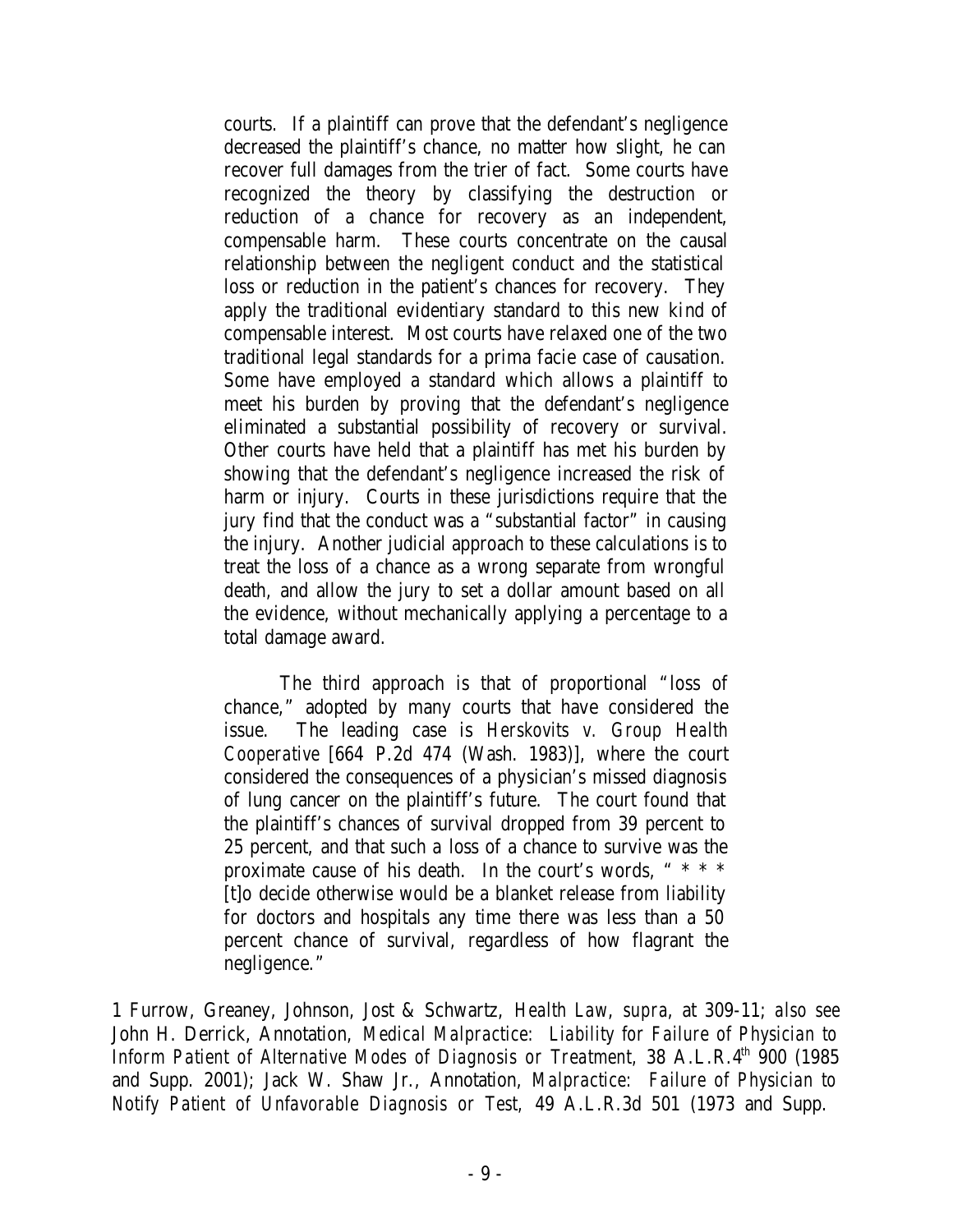2002); Jerald J. Director, Annotation, *Malpractice: Physician's Failure to Advise Patient to Consult Specialist or One Qualified in a Method of Treatment Which Physician is Not Qualified to Give,* 35 A.L.R.3d 349 (1971 and Supp. 2002); C. T. Drechsler, Annotation, *Liability of Physician for Lack of Diligence in Attending Patient,* 57 A.L.R.2d 379 (1958 and Later Case Service 1994, Supp. 2002).

[¶17] We hold that the doctrine of "loss of chance" is cognizable in Wyoming and that there is a genuine issue of material fact with respect to causation in this case. McMackin's contention is that the Appellees' conduct was the legal cause of Brown's loss of a chance for survival or for a better outcome. The allegations in her complaint, as well as the expert testimony she offered in resistance to the motion for summary judgment, preclude summary judgment in favor of Appellees on the issue of causation.

[¶18] We would be remiss if we did not at least provide some minimal guidance with respect to the measure of damages in such a case. There is an abundance of pertinent authority, but no clear-cut rule that can govern in all such cases. Instructions to the jury with respect to damages must be tailored to each case based on its peculiar facts. *See* 2 David W. Louisell and Harold Williams, *Medical Malpractice* ¶18.07 at 18-80 – 18-86 (2002); 1 Furrow, Greaney, Johnson, Jost & Schwartz, *Health Law*, *supra*, at 309-11; Martin J. McMahon, Annotation, *Medical Malpractice: Measure and Elements of Damages in Actions Based on Loss of Chance,* 81 A.L.R.4<sup>th</sup> 485 (1990 and Supp. 2002); Martin J. McMahon, Annotation, *Damages for Loss of Chance of Cure,* 12 Am. Jur. POF3d 621 (1991 and Supp. 2001); and Todd S. Aagaard, Case Note, *Identifying and Valuing the Injury in Lost Chance Cases*, 96 Mich. L. R. 1335 (1998). This case presents one of the simplest and most straightforward set of circumstances, *i.e.*, the calamity suffered is death, and the full measure of damages would be those ordinarily allowed in a wrongful death action, reduced by the statistical or percentage loss of chance for survival. *See McKellips v. Saint Francis Hospital, Inc.*, 741 P.2d 467, 475-77 (Okl. 1987). Of course, the final determination of an appropriate measure for damages must be based on the evidence presented at trial.

# **CONCLUSION**

[¶19] The summary judgment order is reversed and this matter is remanded to the district court for further proceedings consistent with this opinion.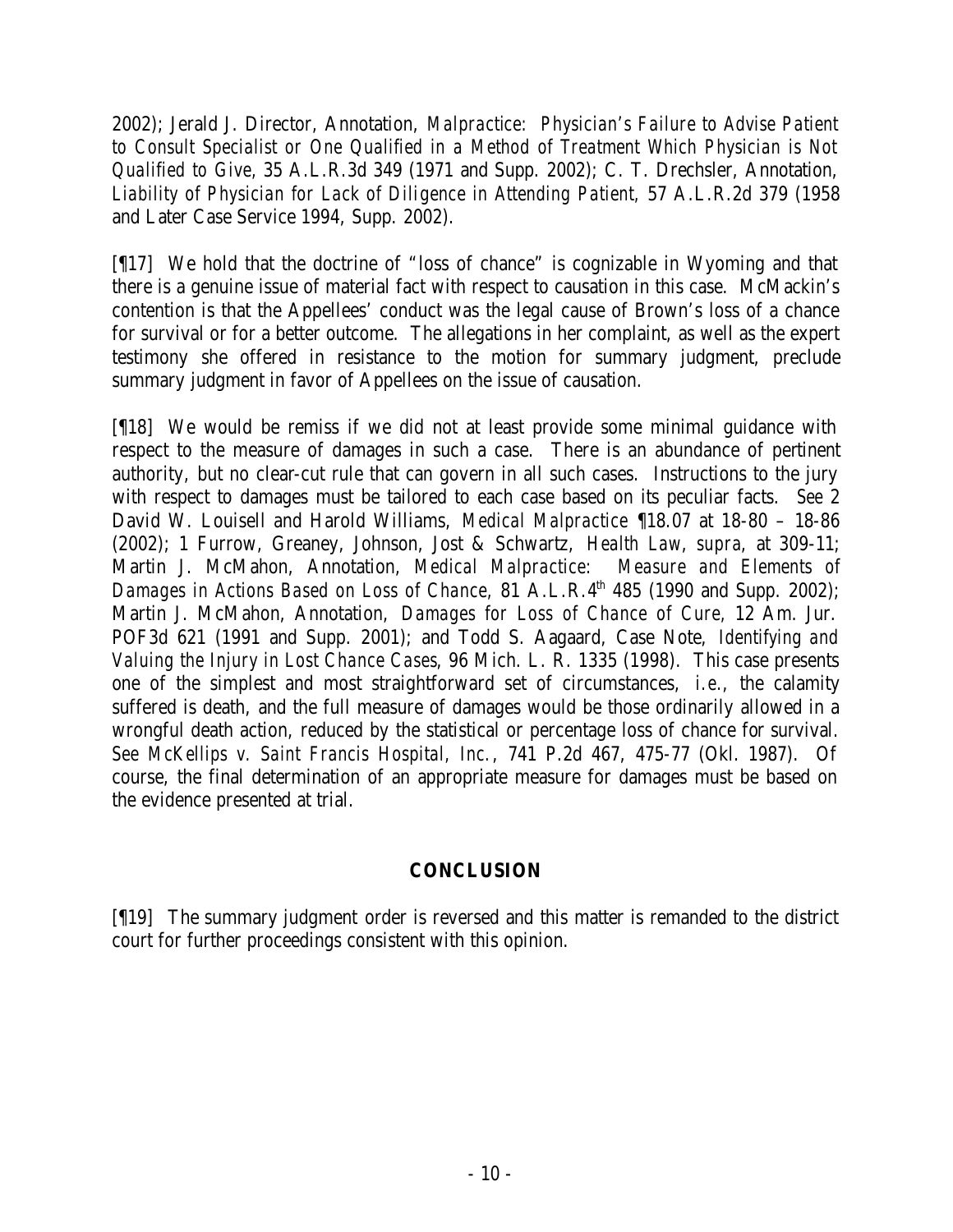## **LEHMAN, Justice, dissenting.**

[¶20] In reaching its decision, the district court found appellees had presented a prima facie case for summary judgment irrespective of the affidavit of appellees' medical expert, Dr. Richard Hughes, by demonstrating McMackin's failure to show that any treatment would have altered the death of Ms. Brown. The district court also ruled that McMackin had failed to present competent evidence that any treatment more likely than not would have prevented the massive hemorrhage in Ms. Brown's brain, which resulted in her death. Therefore, the district court determined that no genuine issue of material fact remained on the issue of causation and appellees were entitled to summary judgment.

[¶21] In a medical malpractice action the plaintiff is required to prove that failure to perform a required duty proximately caused the damages alleged by the plaintiff. *Fiedler v. Steger*, 713 P.2d 773, 775 (Wyo. 1986) (citing *Vassos v. Roussalis*, 625 P.2d 768, 772 (Wyo. 1981)). Proximate cause means that the accident or injury must be the natural and probable consequence of the act of negligence. *Fiedler v. Steger*, at 775 (citing *McClellan v. Tottenhoff*, 666 P.2d 408, 414 (Wyo. 1983) and *Harris v. Grizzle*, 625 P.2d 747, 753 (Wyo. 1981)). The establishment of the element of proximate cause is normally a question of fact for the jury unless the evidence is such that reasonable minds could not disagree wherein such issue becomes a matter of law. *Stephenson v. Pacific Power & Light Co.*, 779 P.2d 1169, 1178 (Wyo. 1989); *Kopriva v. Union Pacific Railroad Co.*, 592 P.2d 711, 713 (Wyo. 1979).

[¶22] Wyoming Rules of Civil Procedure 56(e) further requires that both supporting and opposing affidavits with respect to motions for summary judgment be made on personal knowledge, set forth such facts as would be *admissible in evidence*, and show affirmatively that the affiant is competent to testify to the matters stated therein. Moreover, after the movant makes a prima facie showing that there are no issues of material fact involved and that an inquiry into the facts is unnecessary to clarify the applicable law, the burden of proof shifts to the opposing party who must show a genuine issue of material fact or come forward with *competent evidence* of specific facts countering the facts presented by the movant. The burden is on the nonmoving party to show specific facts as opposed to general allegations. The material presented must be admissible at trial. Conclusory statements are inadmissible**.** *Mercado v. Trujillo*, 980 P.2d 824, 825-26 (Wyo. 1999) (citing *Nowotny v. L & B Contract Industries*, 933 P.2d 452, 455 (Wyo. 1997) and *Thomas by Thomas v. South Cheyenne Water and Sewer Dist.*, 702 P.2d 1303, 1304 (Wyo. 1985)).

> When the party moving for summary judgment has established a prima facie case, the burden of production shifts to the opposing party who then is obliged to marshal admissible evidence, *as opposed to general or conclusory allegations, establishing continuing viability of an issue of material fact. Such evidence must be competent and admissible, lest the*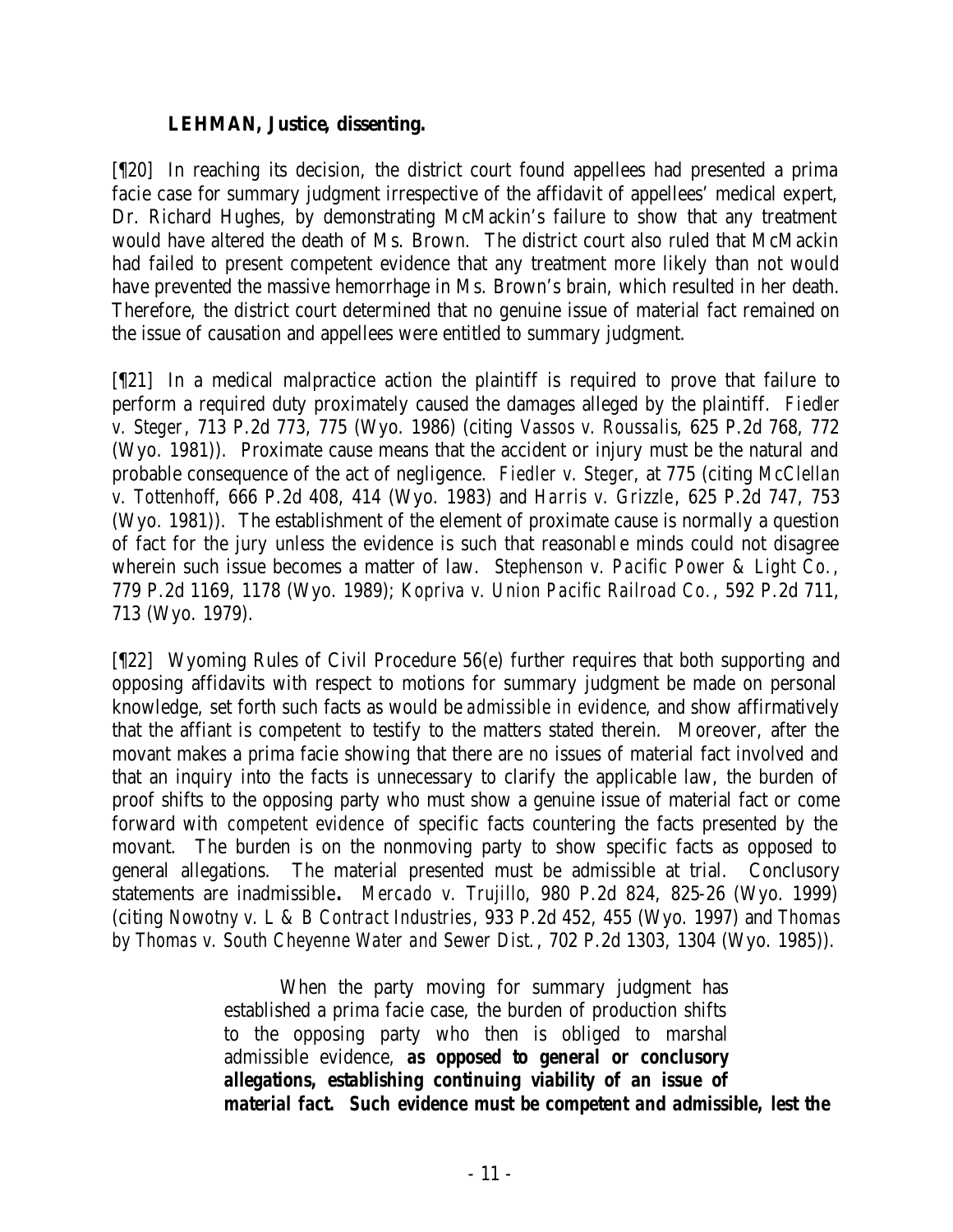## *rule permitting summary judgments be entirely eviscerated by plaintiffs proceeding to trial on the basis of mere conjecture or wishful speculation.*

*Campbell ex. rel Campbell v. Studer, Inc.*, 970 P.2d 389, 392 (Wyo. 1998) (emphasis added) (quoting *Estate of Coleman v. Casper Concrete Co.*, 939 P.2d 233, 236 (Wyo. 1997)). *See also Mize v. North Big Horn Hosp. Dist.*, 931 P.2d 229, 233 (Wyo. 1997); *Harris v. Grizzle*, 625 P.2d at 751 and 753.

[¶23] In support of their motions for summary judgment, appellees tendered the pleadings of record; the deposition transcripts of Dr. Kirven, Dr. Schueler, Jennifer Sather, R.N., Dr. Cutchall, and Diana Ward-Collins, R.N.; the initial report issued by Dr. Cutchall; and the affidavit of Dr. Hughes. Review of Dr. Kirven's deposition transcript evidences that he did not believe any treatment could have been given to Ms. Brown that would have been of assistance to her when he was contacted on March 8, 1999, at approximately 4:30 a.m. Dr. Kirven also indicated that, given Ms. Brown's medical history, administering treatment to her prior to that time on March 7 or 8, 1999, would have proven unsuccessful. Similarly, Dr. Schueler testified in his deposition that, given Ms. Brown's medical history and the fact that she had either experienced a stroke or a hemorrhage in her brain as of the morning of March 8, 1999, no treatment given to her earlier on March 7 or 8, 1999, would have mitigated her injury. These doctors also generally testified that the medical treatment they each rendered to Ms. Brown from July of 1998 until March 7, 1999, was appropriate given the specific situation and circumstances experienced by Ms. Brown.<sup>1</sup>

[¶24] Dr. Cutchall, a family practitioner, through McMackin's supplemental designation of expert witnesses and her own deposition, stated that Ms. Brown died from complications of a hemorrhagic stroke preceded by untreated TIAs and attributed the death of Ms. Brown to the negligence of each of the appellees. Dr. Cutchall, in her deposition, however, goes on to *merely theorize* that an ischemic/embolic/thrombotic stroke<sup>2</sup> may precede and be the cause of

<sup>&</sup>lt;sup>1</sup> Ms. Sather's deposition transcript simply evidences her recollection of what had occurred during the evening of March 7, 1999, and the morning of March 8, 1999, concerning the nursing care Ms. Brown received. Specific issues concerning causation were not addressed through this deposition.

In similar fashion, the deposition transcript of Ms. Ward-Collins, the nursing expert designated by McMackin, deals almost exclusively with the subject of standard of care as it relates to nursing, and no issues regarding causation were addressed through this deposition. However, it is interesting to note that Ms. Ward-Collins testified that Vicki Blakely, L.P.N. met the standard of care for nurses regarding the nursing care she rendered to Ms. Brown on the morning of March 8, 1999.

<sup>&</sup>lt;sup>2</sup> "Embolic" is defined as "[r]elating to an embolus or to an embolism." "Embolism" is defined as an "[o]bstruction or occlusion of a vessel by an embolus." "Embolus" is defined as "[a] plug, composed of a detached thrombus or vegetation, mass of bacteria or other foreign body, occluding a vessel." "Thrombotic" is defined as "[r]elating to, caused by, or characterized by thrombosis," while "thrombosus" is defined as "[f]ormation or presence of a thrombus; clotting within a blood vessel which may cause infarction of tissues supplied by the vessel." "Thrombus" is defined as "[a] clot in the cardiovascular systems formed during life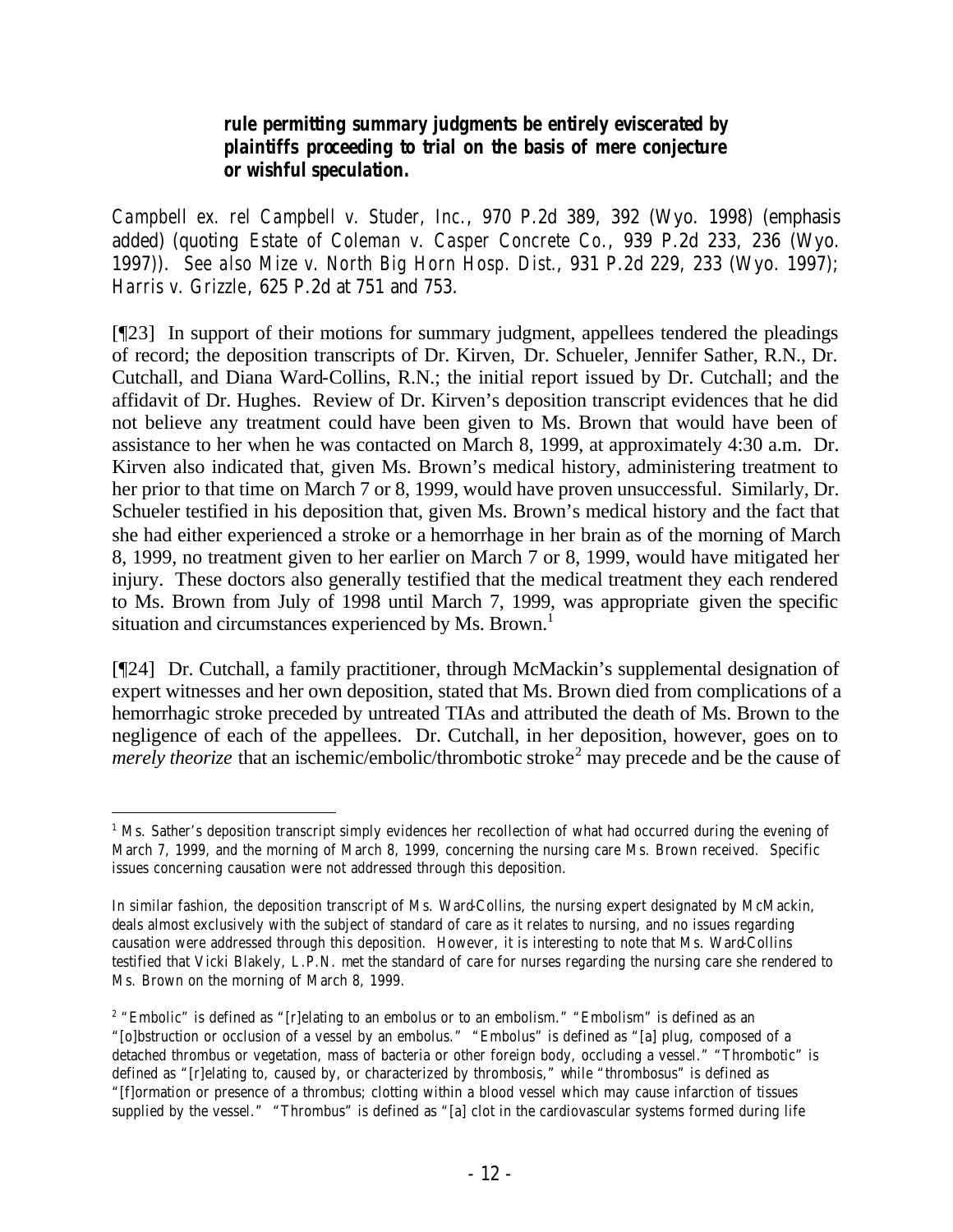a hemorrhage and that she *suspected* that this was what occurred with Ms. Brown. In fact, she admitted that in the vast majority of cases, hemorrhagic strokes, $3$  like those suffered by Ms. Brown, are unrelated to embolic strokes, and *no* medical literature exists that establishes a connection between the two.

[¶25] Specifically, Dr. Cutchall stated her theory was that Ms. Brown had recurring TIAs that were not treated, resulting in an embolic stroke which may have caused the hemorrhagic stroke. However, she stated that one cannot distinguish between an embolic stroke and a hemorrhagic stroke with a clinical examination and the only way to distinguish between the two is with a CT scan. Dr. Cutchall further admitted that the CT scan performed upon Ms. Brown did not reveal an embolic stroke that she testified may have occurred but revealed only a hemorrhagic stroke caused by a massive hemorrhage. Finally, Dr. Cutchall admitted that *absolutely no evidence existed* in this case that would establish that Ms. Brown had previously suffered from an embolic stroke, a crucial part of her theorized expert opinion.

[¶26] Dr. Cutchall also confirmed that Ms. Brown could have simply had a spontaneous bleed. She further advised that she *could not testify to a reasonable degree of medical probability* that the massive hemorrhage had not been present since the onset of Ms. Brown's TIA symptoms. Dr. Cutchall also admitted that, while TIAs may be a predictor of an embolic stroke, TIAs are not a predictor of a hemorrhagic stroke, the condition that caused Ms. Brown's death. In addition, Dr. Cutchall affirmed that it is often common, even after a full neurological workup is performed on a patient experiencing TIAs, for the specific etiology of the TIAs to remain undetermined.

[¶27] Based upon her assumption that Ms. Brown may have had an embolic stroke preceding the hemorrhagic stroke, Dr. Cutchall proffered various treatments that could have been ordered for Ms. Brown before the massive hemorrhage. However, Dr. Cutchall and the other medical experts stated that no known treatment would have prevented the cerebral hemorrhage which took Ms. Brown's life. Further, there is primarily no treatment for a cerebral hemorrhage after it occurs other than comfort and care. Critically, Dr. Cutchall also stated that she did not personally review the CT scan taken of Ms. Brown but only reviewed the CT scan reports as a basis for her opinion. She further stated that she did not hold herself out as a neurologist and that a neurologist would have a much better opinion of the cause and possible treatment of Ms. Brown's massive cerebral hemorrhage due to a neurologist's more specific expertise in the area.

from constituents of blood; it may be occlusive or attached to the vessel or heart wall without obstructing the lumen." *See* Steadman's Medical Dictionary, 25<sup>th</sup> Edition Illustrated (1990).

For ease of reference an ischemic/embolic/thrombotic stroke will be simply referred to as an embolic stroke.

<sup>&</sup>lt;sup>3</sup> "Hemorrhagic" is defined as "[r]elating to or marked by hemorrhage." "Hemorrhage" is defined as

<sup>&</sup>quot;[h]emorrhea; bleeding; an escape of blood through the ruptured or unruptured vessel walls" or "[t]o bleed." *See* Steadman's Medical Dictionary, 25<sup>th</sup> Edition Illustrated (1990).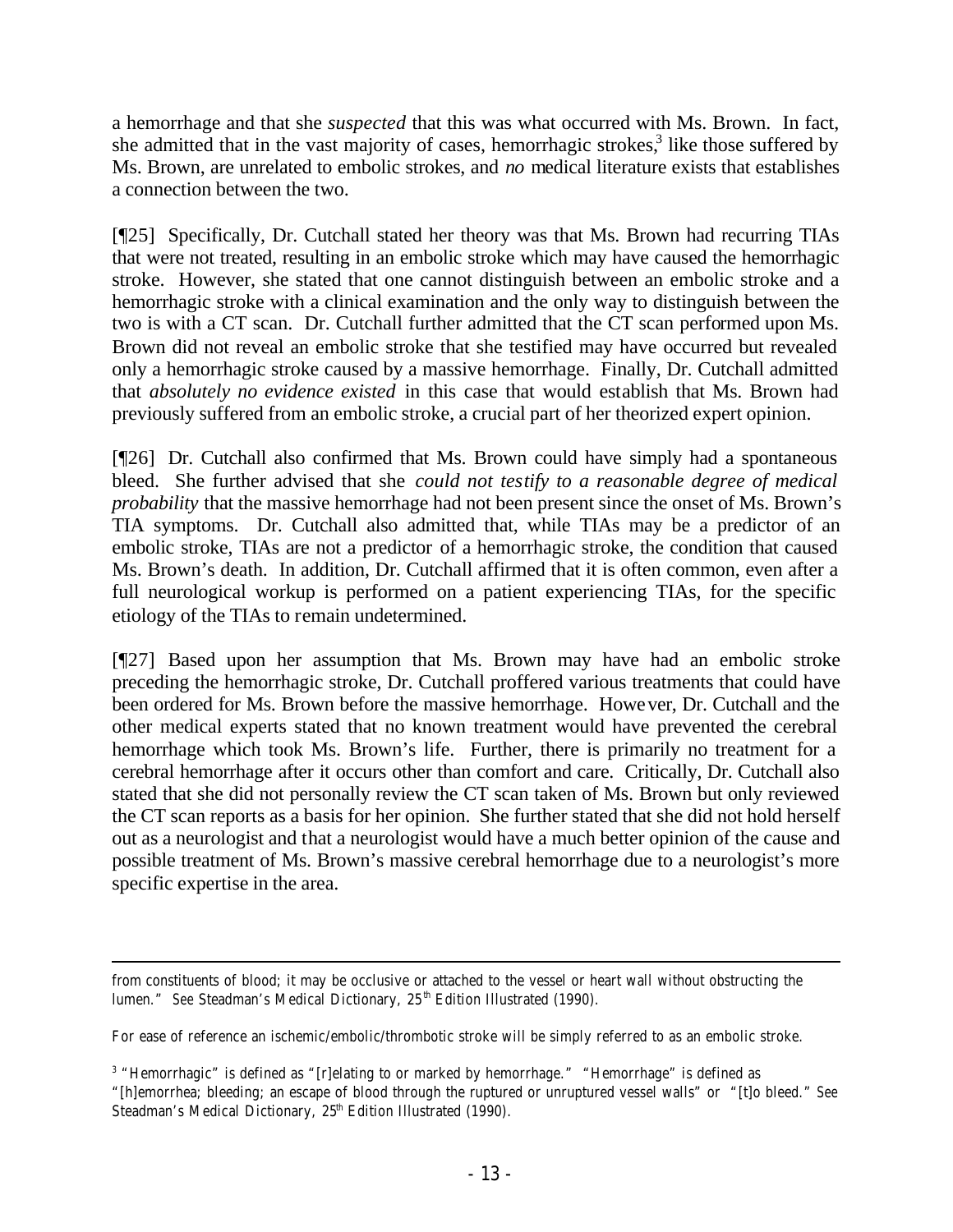[¶28] In his affidavit submitted by appellees in support of their motions for summary judgment, Dr. Hughes, a neurologist, opined *based upon a reasonable degree of medical probability* that Ms. Brown's history was consistent with a condition known as amyloid angiopathy, which is a well documented condition related to aging that causes a crystal-like substance to form in the arteries of the brain. $4$  This condition is often preceded by multiple episodes clinically indistinguishable from TIAs. The artery eventually breaks in the periphery, causing a hemorrhage. Dr. Hughes also stated that Ms. Brown's medical history evidenced that she had previously suffered from white matter disease, which was consistent with a hemorrhage secondary to amyloid angiopathy. Moreover, amyloid angiopathy is normally diagnosed only after there has been a hemorrhage, and there is no treatment other than blood pressure monitoring, which was performed in this case.

[¶29] Alternatively, Dr. Hughes suggested that an artery in Ms. Brown's brain may have became blocked or occluded, and the resulting pressure caused it to rupture and hemorrhage. However, Dr. Hughes stated that this scenario was unlikely since Ms. Brown experienced a large cerebral bleed as demonstrated by the CT scan, hemorrhages caused by a prior embolism normally do not result in as much bleeding, and only 1 out of 200 hemorrhages is the result of a prior embolism. Therefore, Dr. Hughes concluded that the cerebral hemorrhage suffered by Ms. Brown was not preceded by or caused by an embolic stroke. Dr. Hughes also attested that a hemorrhage can result from hypertension; but this was unlikely in Ms. Brown's case since bleeding caused by hypertension is usually deep within the brain, and Ms. Brown's bleeding occurred on the periphery as shown by the CT scan. Therefore, Dr. Hughes concluded that the probable cause of the cerebral hemorrhage incurred by Ms. Brown was amyloid angiopathy. He also stated that there was no treatment that would have prevented or altered the cerebral hemorrhage suffered by Ms. Brown regardless of which of the three events he referred to had caused that hemorrhage.

[¶30] Further, Dr. Hughes stated that if medications were given to Ms. Brown to prevent stroke, it would have likely precipitated a bleed and Ms. Brown would have died even earlier. Finally, Dr. Hughes opined that, even if Ms. Brown had been treated by a neurologist who was aware of an impending stroke, the outcome would have been no different. (Id.)

[¶31] Accordingly, given my independent review of the record, I agree with the district court's determination that appellees presented adequate evidence, even outside consideration of the substantial affidavit submitted by Dr. Hughes, to make a prima facie showing that no genuine issue of material fact existed as to the issue of causation. Upon consideration of the affidavit of Dr. Hughes, the district court's conclusion is certainly even more supported. Therefore, I would hold that the district court did not err in its determination that appellees

<sup>&</sup>lt;sup>4</sup> It is recognized that the district court expressly did not rely upon the affidavit of Dr. Hughes in making its determination that appellees had established a prima facie case for the granting of summary judgment. However, it is well established that this court may affirm a district court's grant of summary judgment under any proper legal theory on the record presented. *Vernon T. Delgado Family Ltd. Partnership v. Shaw*, 9 P.3d 982, 983 (Wyo. 2000) (quoting *Hulse v. First Interstate Bank of Commerce-Gillette*, 994 P.2d 957, 958-59 (Wyo. 2000)).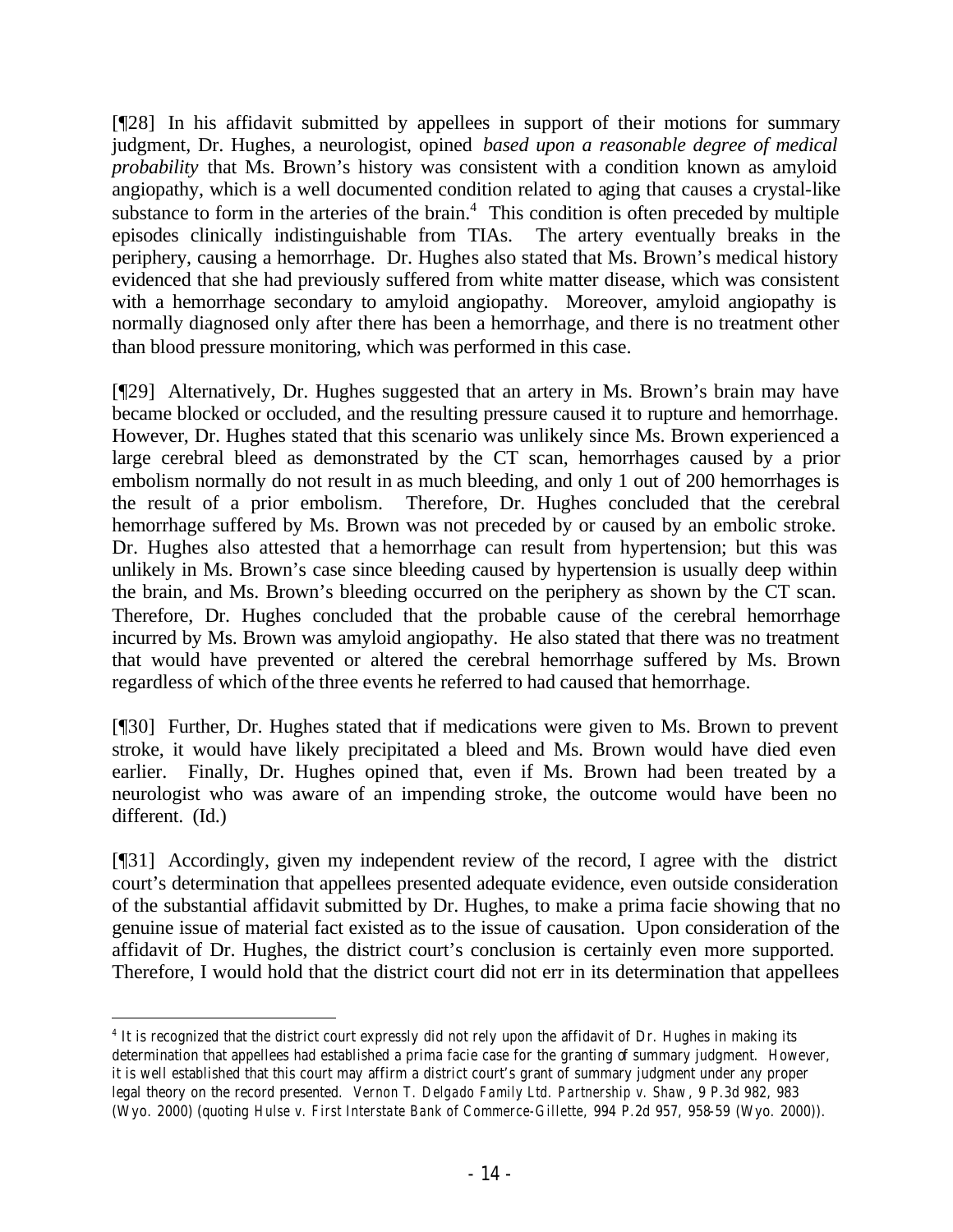had presented adequate evidence to make a prima facie showing for the granting of summary judgment.

[¶32] As indicated above, after the movant makes a prima facie showing that there are no issues of material fact involved and that an inquiry into the facts is unnecessary to clarify the applicable law, the burden of proof shifts to the opposing party who must show a genuine issue of material fact or come forward with *competent evidence* of specific facts countering the facts presented by the movant. However, review of the testimony of Dr. Cutchall noted in detail above evidences her opinion concerning causation is conjectural at best, and a more thorough review of her total testimony evidences that her opinion as to causation is merely speculative. Indeed, when asked the specific basis for her opinion concerning causation, Dr. Cutchall admitted that the foundation leading her to this conclusion was simply her own personal patient history. Dr. Cutchall could not give any scientifically based detailed analysis.

[¶33] Dr. Mitchell Felder's affidavit was also proffered in opposition to the summary judgment motions. Dr. Felder, a neurologist, stated through an opinion letter attached to his affidavit, that the cause of Ms. Brown's death was a massive hemorrhage which was preceded by untreated TIAs. He offered several possible alternatives as to the cause of the fatal hemorrhage but did not conclude which of them was its probable cause. He also, like Dr. Cutchall, describes theoretical treatments that could have been given to Ms. Brown concerning the TIAs she was experiencing. However, Dr. Felder did not state that these treatments would have in any way prevented the massive hemorrhage that Ms. Brown experienced. Again, the statements of Dr. Felder are solely conclusory and, as such, fall short of establishing a material question of fact with respect to causation.

[¶34] The principles adopted by this court in *Weber v. McCoy*, 950 P.2d 548 (Wyo. 1997) and *Vassos v. Roussalis*, 658 P.2d 1284 (Wyo. 1983) make it clear that medical experts need not assert their opinions through utilization of specific terms to be valid. *However, the expert opinion rendered must be based in fact and on an adequate foundation. Expert opinion cannot be based on mere inferences, conclusions, and assertions, as such opinion is not sufficient to defeat summary judgment. Garnett v. Coyle*, 2001 WY 94, ¶¶3-6, 33 P.3d 114, ¶¶3-6 (citing *McClellan v. Britain*, 826 P.2d 245, 247 (Wyo. 1992); *Mayflower Restaurant Co. v. Griego*, 741 P.2d 1106, 1113 (Wyo. 1987); *Stundon v. Sterling*, 736 P.2d 317, 318 (Wyo. 1987)); *Blackmore v. Davis Oil Co.*, 671 P.2d 334, 336-37 (Wyo. 1983) (quoting *Gennings v. First Nat'l Bank at Thermopolis*, 654 P.2d 154, 155 (Wyo. 1982)).

[¶35] Certainly, while both experts proffered by McMackin testified that Ms. Brown died of a cerebral hemorrhage in her brain that was preceded by untreated TIAs, neither could sufficiently draw any further specific conclusion regarding the cause of her death and that appellees' actions contributed to her death. Simply put, in this case an essential element, the causal connection between the alleged breach of a duty owed and the injury sustained, is missing.